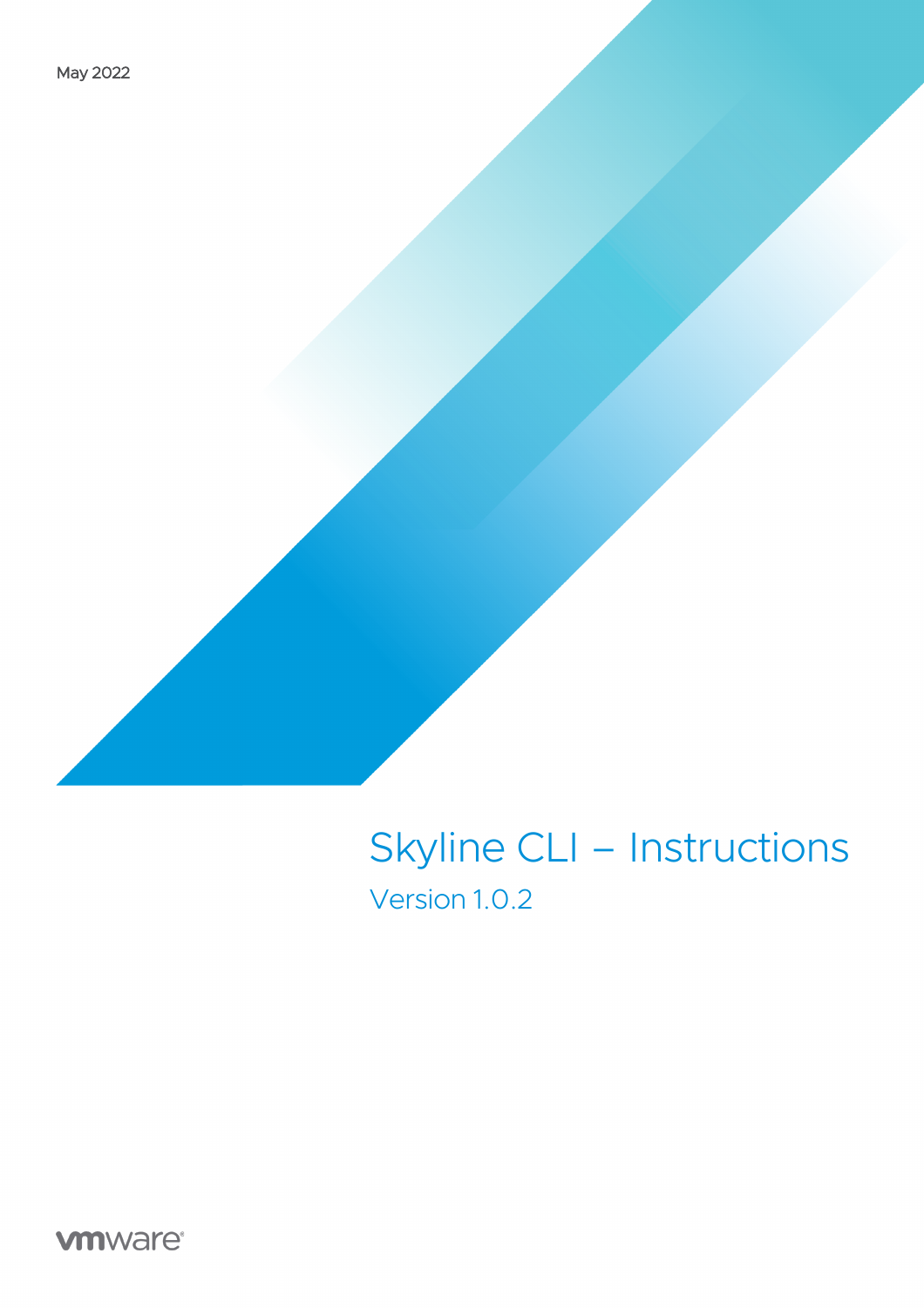# Table of contents

| Get Skyline collector status                  | 5  |
|-----------------------------------------------|----|
| Add new Endpoint                              | 5  |
| Update existing Endpoint                      | 5  |
| Deaktivate Root Password Policy               | 5  |
| Set Root Password Policy in days until expire | 5  |
| Example JSON file for full setup:             | 6  |
| Example JSON file for vROPs monitoring        | 9  |
| Run skylinecli with config file               | 10 |
| Full Setup example screenshot                 | 10 |
| Endpoint monitoring example screenshot        | 10 |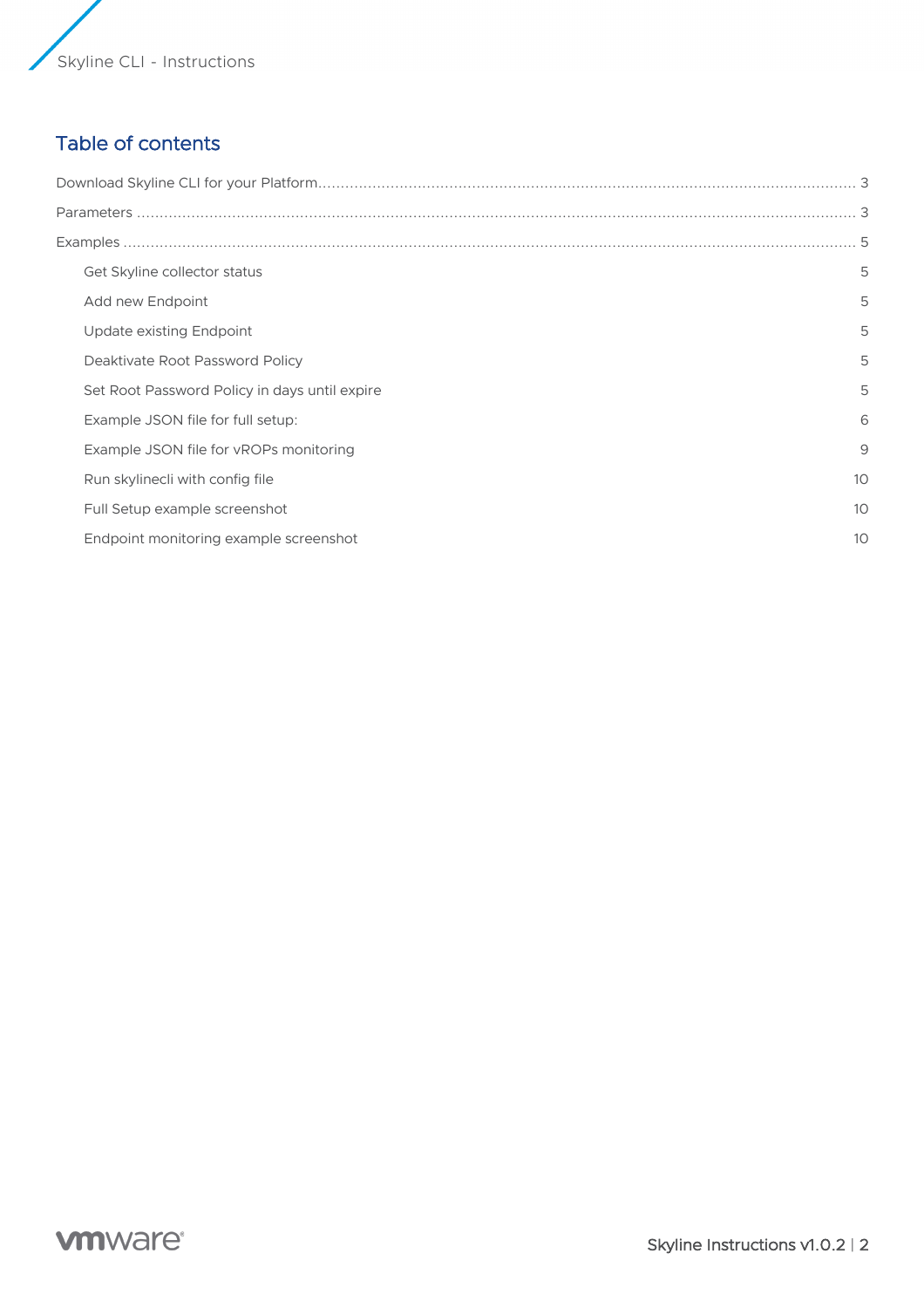# Download Skyline CLI for your Platform

#### Linux and Mac

sudo cp skylinecli /usr/local/bin/ sudo chmod +x /usr/local/bin/skylinecli

#### Mac allow execution

xattr -dr com.apple.quarantine /usr/local/bin/skylinecli

# Parameters

#### -action

- add create new endpoint
- update update existing endpoint
- status get status of collector incl. endpoints
- rootpasspolicy set root password policy
- register register new skyline collector
- collectorupdate update collector to the latest version
- setproxy configure the proxy
- setname Set friendly name of the collector

#### -collector

• Collector FQDN

#### -username

• Collector username

#### -password

• Collector password

#### -provider

• Authentication provider (use local for build-in authentication)

#### -ep

• Endpoint FQDN

#### -eptype

- Type of Endpoint
- vCenter: VSPHERE
- vRealize Operations Manager: VROPS
- NSX-V: NSX\_V

# **vm**ware<sup>®</sup>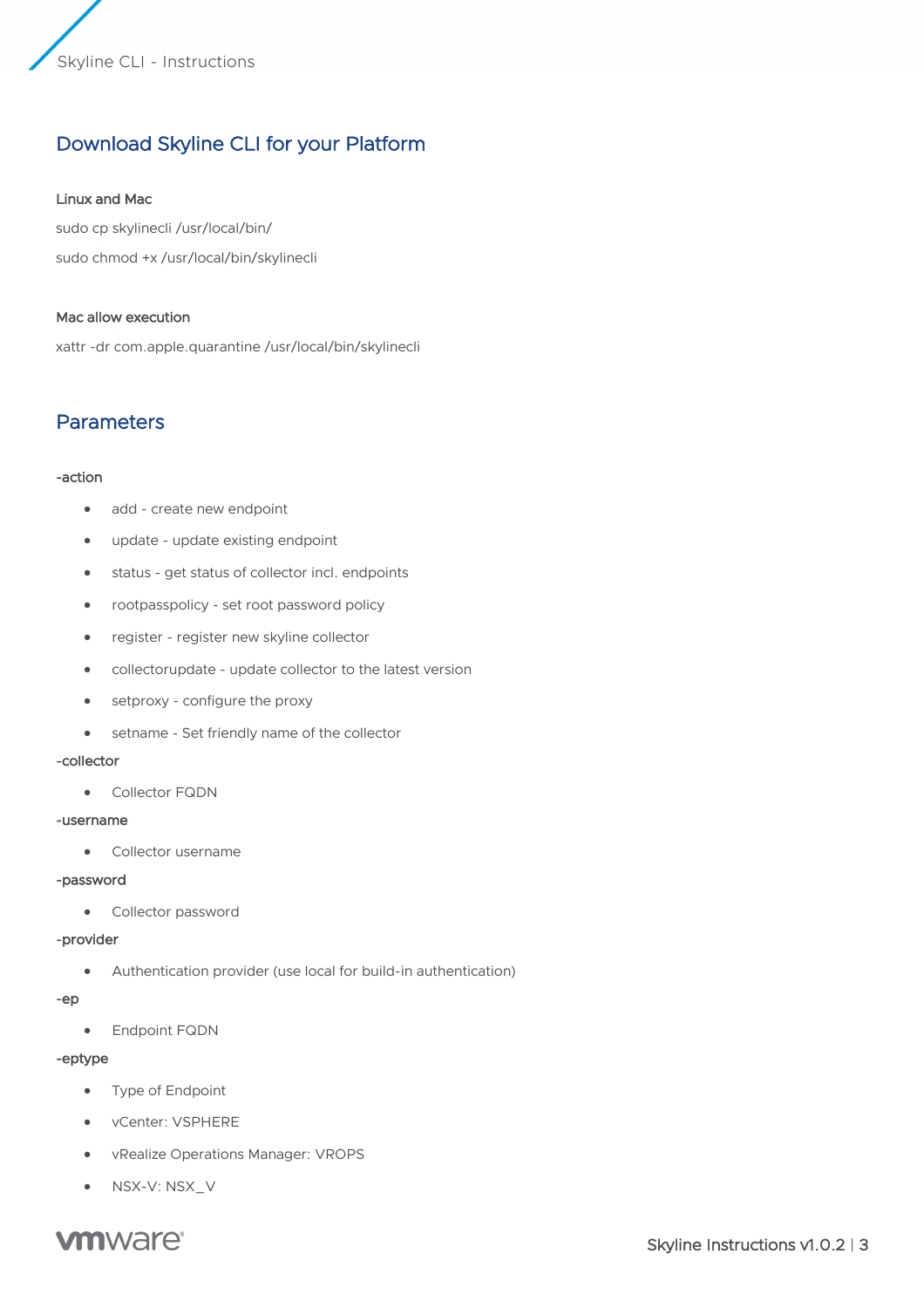- NSX-T: NSX\_T
- vRealize Suite Lifecycle Manager: LCM
- Horizon View: HORIZON
- VMware Cloud Foundation: VCF
- vRealize Automation: VRA

#### -epuser

• Endpoint username

#### -eppassword

• Endpoint password

#### -rootpasspolicy

• Root password policy

#### -days

• Expire root password after X days

#### -token

• CSP API Skyline Org token

#### -verify

• Enable or disable Hostname verification

#### -phost

• Proxy FQDN

#### -pport

• Proxy port

#### -puser

• Proxy username

#### -ppassword

• Proxy password

#### -help

• -help=true or false | true will provide examples

#### -file

• provide a json file for actions and/or configuration

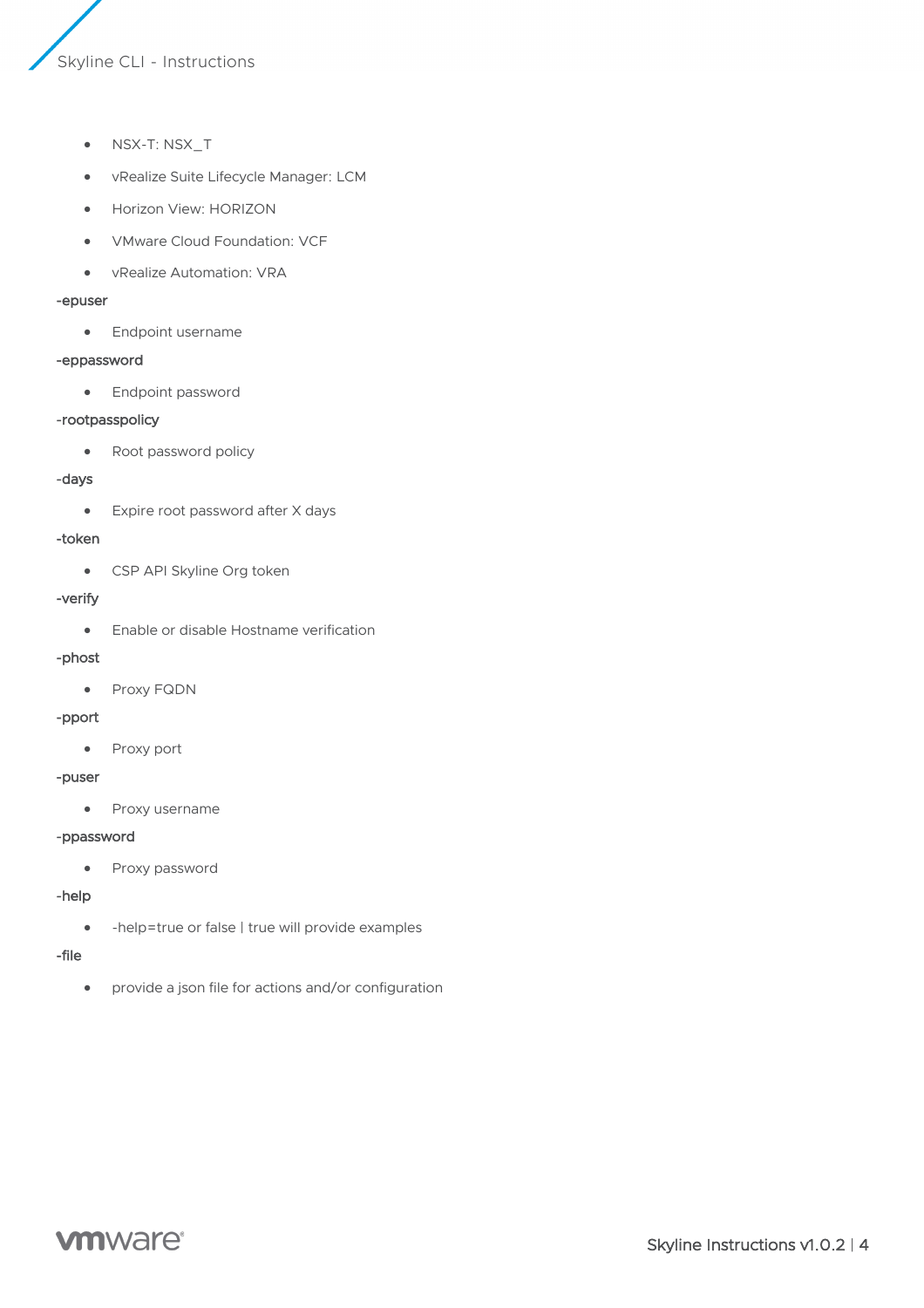# **Examples**

#### Get Skyline collector status

skylinecli -action status -port 443 -collector COLLECTOR-FQDN -username USERNAME -password PASSWORD

#### Add new Endpoint

skylinecli -action add -ep ENDPOINT-FQDN -port 443 -collector COLLECTOR-FQDN -epuser USERNAME -eppassword PASSWORD -eptype VROPS -username USERNAME -password PASSWORD

#### Update existing Endpoint

skylinecli -action update -ep ENDPOINT-FQDN -port 443 -collector COLLECTOR-FQDN -epuser USERNAME -eppassword PASSWORD -eptype VROPS -username USERNAME -password PASSWORD

#### Deaktivate Root Password Policy

skylinecli -action rootpasspolicy -collector COLLECTOR-FQDN -username USERNAME -password PASSWORD rootpasspolicy false

#### Set Root Password Policy in days until expire

skylinecli -action rootpasspolicy -collector COLLECTOR-FQDN -username USERNAME -password PASSWORD rootpasspolicy true -days 187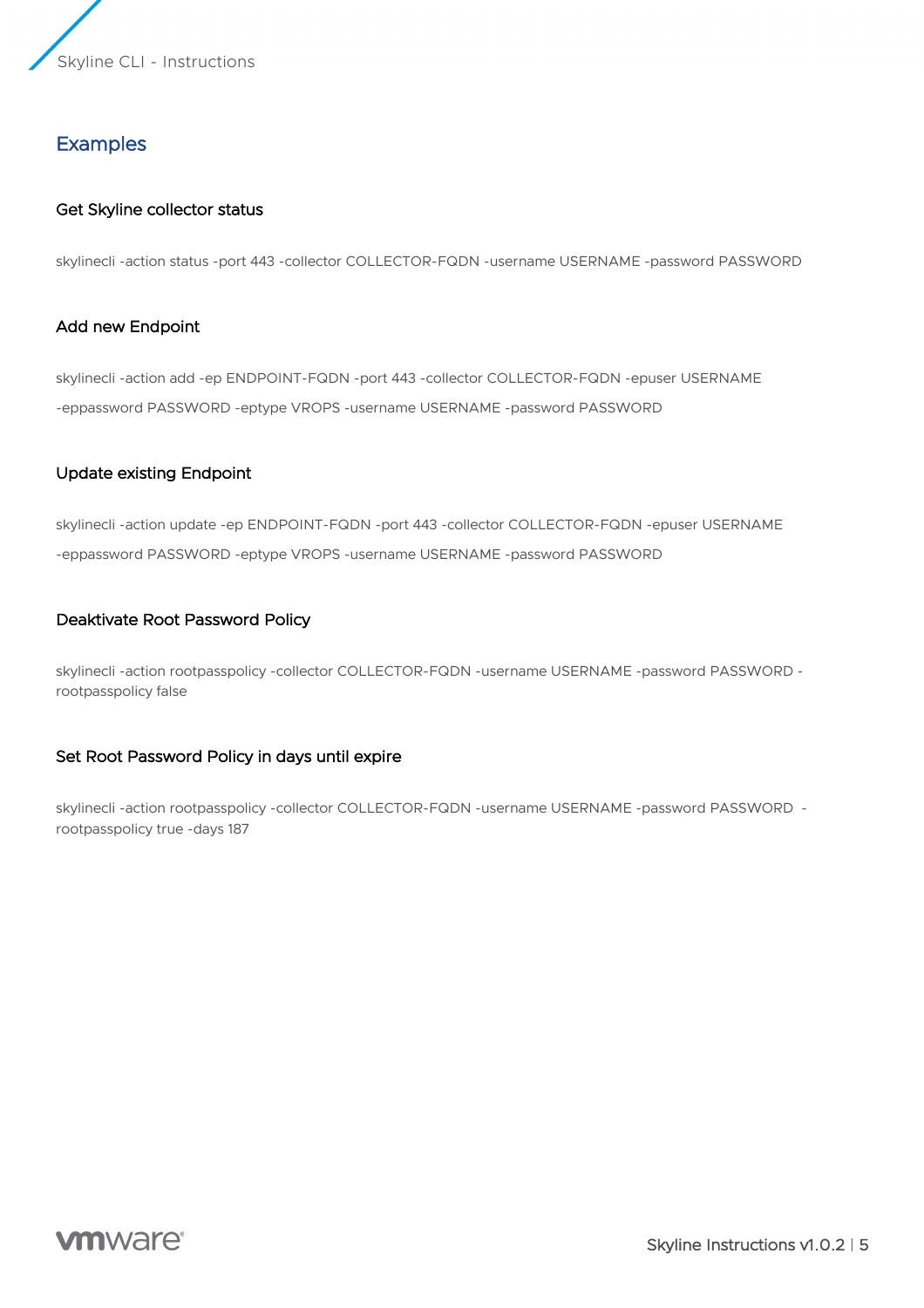{

## Example JSON file for full setup:

```
 "action": "setup",
 "friendlyname": "Skyline-Collector",
 "collector": "192.168.100.48",
 "username": "admin",
 "password": "PASSWORD",
 "provider": "Local",
 "proxy": {
     "proxyhost": "192.168.100.25",
     "proxyport": "3128",
     "proxyuser": "null",
     "proxypassword": "null",
     "verify": "true"
 },
 "rootpasspolicy": false,
 "expirepasswordafter": "187",
"token": "CSP-TOKEN",
 "autoupdate": true,
 "debug": false,
 "insecure": true,
 "ova": true,
 "deploy": {
     "vc": "vcsa.vsphere.local",
     "vcuser": "administrator@vsphere.local",
     "vcpassword": "PASSWORD",
     "esxi": "192.168.110.95",
     "datacenter": "datacenter",
     "datastore": "datastore01",
    "network": "VM Network",
     "hostname": "skyline-test",
    "IP0": "192.168.100.48",
     "Netmask0": "255.255.255.0",
     "Gateway": "192.168.100.1",
     "DNS": "192.168.100.2,192.168.100.3",
     "adminpass": "PASSWORD",
     "SourceOVA": "/tmp/Skyline-Appliance-3.1.0.0-19303936_OVF10.ova",
     "FQDN": "skyline-test.vsphere.local",
    "SearchPath": "vsphere.local",
     "PowerOn": true
 },
 "endpoints": {
     "vcsa.vsphere.local": {
         "type": "VSPHERE",
         "user": "administrator@vsphere.local",
         "password": "PASSWORD",
         "port": "443"
     }
 }
```
**vm**ware<sup>®</sup>

}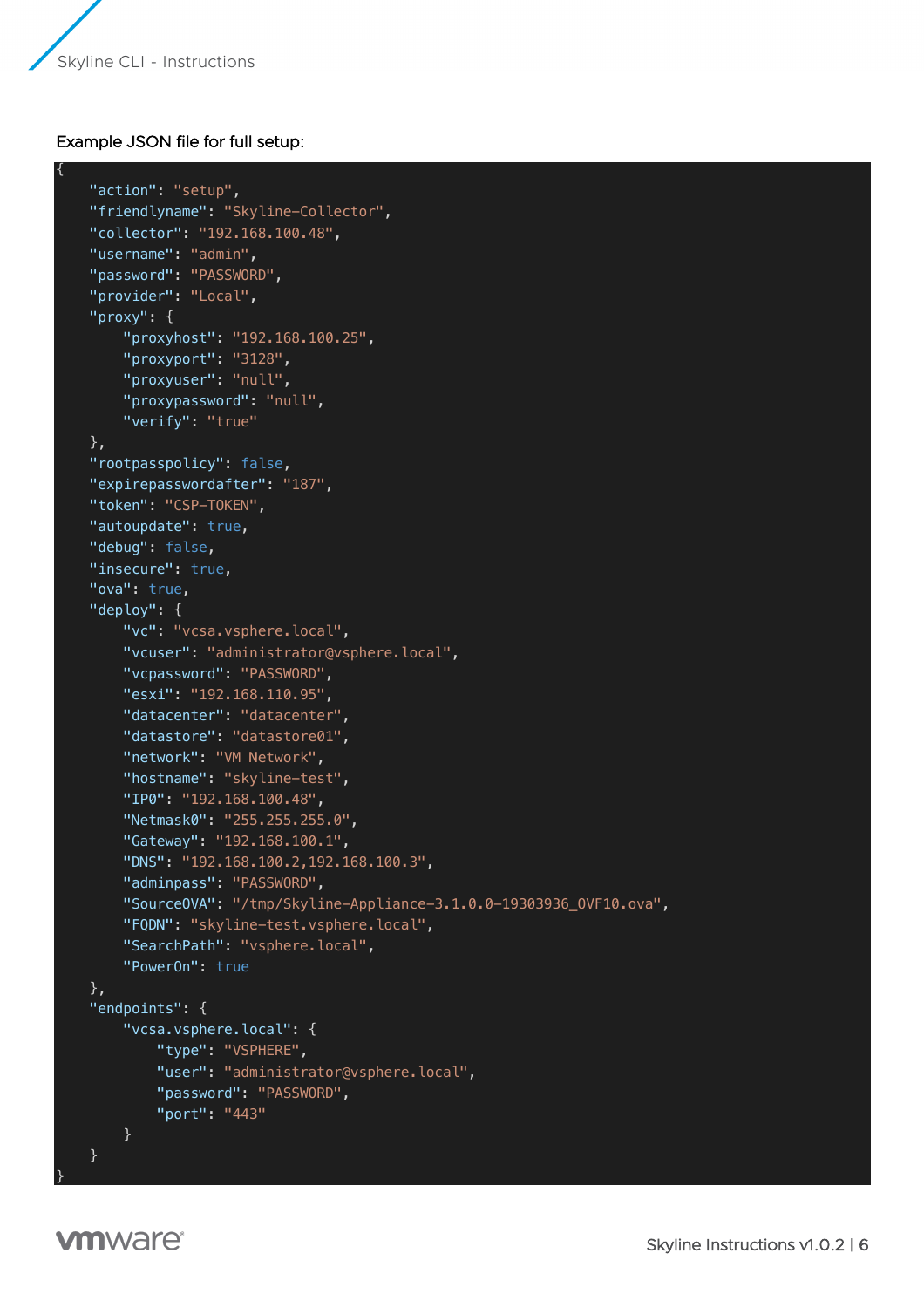| action              | setup                                                                                                                                                                                                                                                                                                                                                                                                                                                                                                                                                                                                                                               |
|---------------------|-----------------------------------------------------------------------------------------------------------------------------------------------------------------------------------------------------------------------------------------------------------------------------------------------------------------------------------------------------------------------------------------------------------------------------------------------------------------------------------------------------------------------------------------------------------------------------------------------------------------------------------------------------|
| friendlyname        | For easy identification, enter a friendly name for your Skyline Collector.                                                                                                                                                                                                                                                                                                                                                                                                                                                                                                                                                                          |
| collector           | FQDN or IP                                                                                                                                                                                                                                                                                                                                                                                                                                                                                                                                                                                                                                          |
| username            | Collector username, Example: admin                                                                                                                                                                                                                                                                                                                                                                                                                                                                                                                                                                                                                  |
| password            | Password of the collector user                                                                                                                                                                                                                                                                                                                                                                                                                                                                                                                                                                                                                      |
| provider            | Authentication provider, for local user like admin the provider is "local"                                                                                                                                                                                                                                                                                                                                                                                                                                                                                                                                                                          |
| Proxy section       | Proxy FQDN or IP, Proxy Port, Proxy Username, Proxy Password, Hostname<br>verification                                                                                                                                                                                                                                                                                                                                                                                                                                                                                                                                                              |
| rootpasspolicy      | Enable root password expiry: true / false                                                                                                                                                                                                                                                                                                                                                                                                                                                                                                                                                                                                           |
| expirepasswordafter | Number of days after the root password will expire                                                                                                                                                                                                                                                                                                                                                                                                                                                                                                                                                                                                  |
| token               | CSP Token https://docs.vmware.com/en/vRealize-<br>Operations/Cloud/com.vmware.vcom.config.doc/GUID-3B8C8821-FB07-412F-A2E4-<br>C5CA34D8A473.html                                                                                                                                                                                                                                                                                                                                                                                                                                                                                                    |
| autoupdate          | Choose whether to enable the Skyline Collector to automatically upgrade when new<br>versions of the Skyline Collector are available.                                                                                                                                                                                                                                                                                                                                                                                                                                                                                                                |
| debug               | Skyline CLI debug output                                                                                                                                                                                                                                                                                                                                                                                                                                                                                                                                                                                                                            |
| insecure            | Do not check certificate validity true / false                                                                                                                                                                                                                                                                                                                                                                                                                                                                                                                                                                                                      |
| ova                 | OVA deployment true / false                                                                                                                                                                                                                                                                                                                                                                                                                                                                                                                                                                                                                         |
| deploy              | "vc": vCenter FQDN or IP<br>"vcuser": vCenter user<br>"vcpassword": vCenter user password<br>"esxi": ESXi FQDN or IP<br>"datacenter": Datacenter name in vCenter<br>"datastore": datastore name<br>"network": Port group<br>"hostname": Collector hostname<br>"IPO": Collector IP<br>"NetmaskO": Collector netmask<br>"Gateway": Collector gateway<br>"DNS": DNS server comma separated<br>"adminpass": Collector admin password<br>"SourceOVA": Contains full path including OVA name<br>Example: "/Users/mhempel/Downloads/Skyline-Appliance-3.1.0.0-<br>19303936_OVF10.ova"<br>"FQDN": Collector FQDN<br>"SearchPath": Domain<br>"PowerOn": true |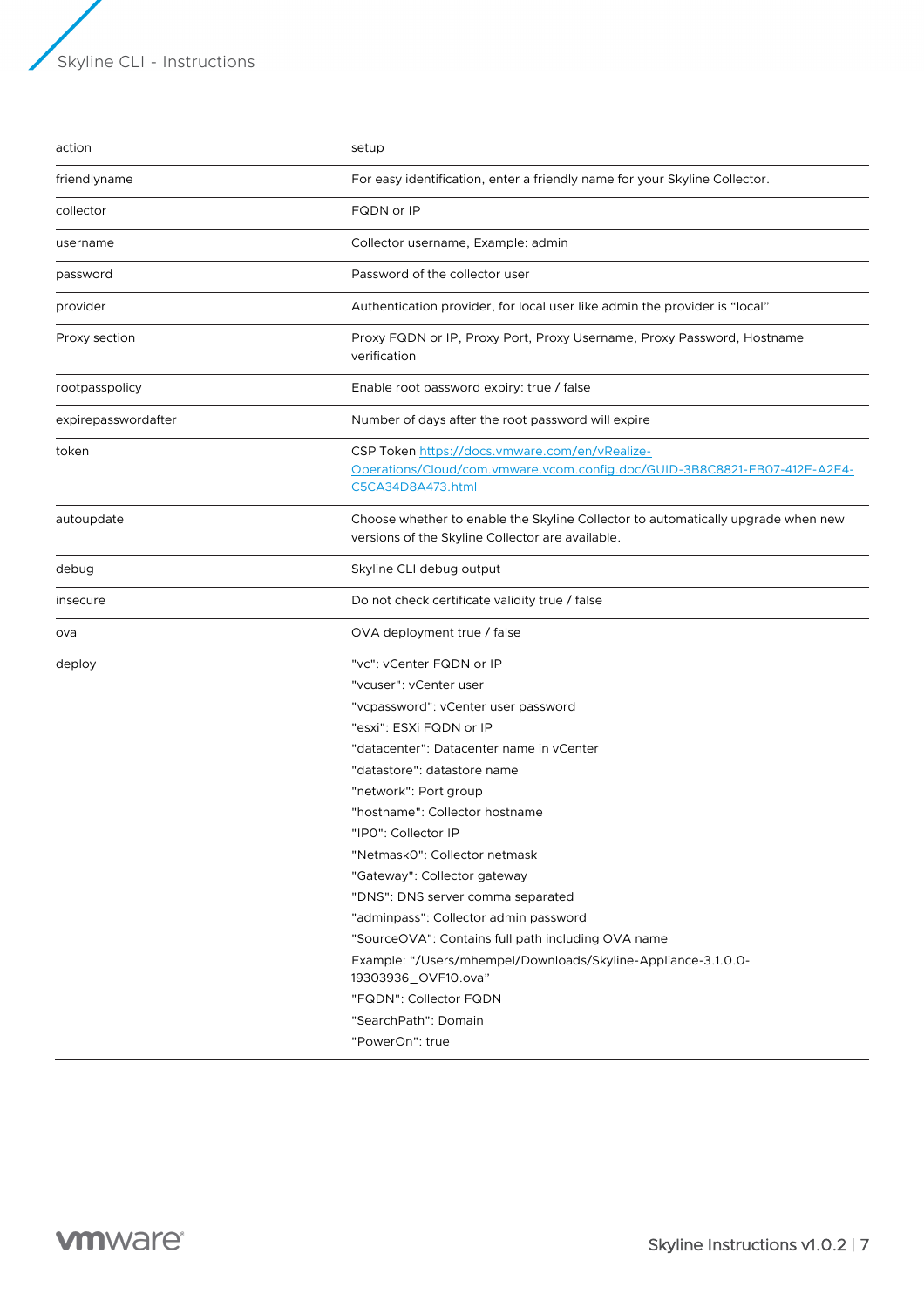

```
endpoints "VCENTER-FQDN": {
                                            "type": "VSPHERE",
                                            "user": "VCENTER-USER",
                                            "password": "VCENTER-PASSWORD",
                                            "port": "443"
                                      },
                                      "VROPS-FQDN": {
                                            "type": "VROPS",
                                            "user": "VROPS-USER",
                                            "password": "VROPS-PASSWORD",
                                            "port": "443"
                                      }
```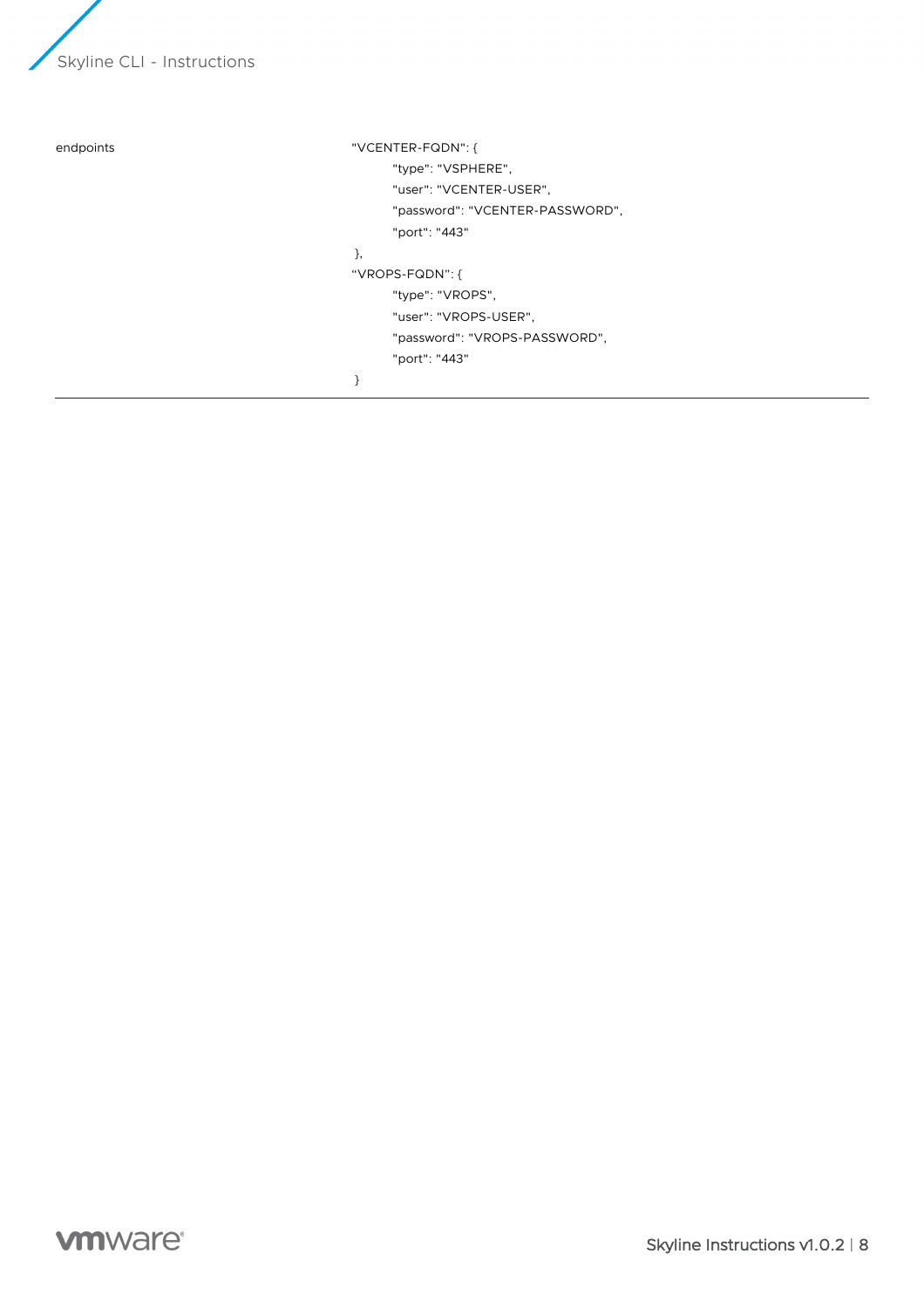{

}

### Example JSON file for vROPs monitoring

```
 "action": "monitor",
 "vmname": "skyline",
 "collector": "192.168.100.48",
"username": "admin",
 "password": "PASSWORD",
 "provider": "Local",
 "debug": false,
"insecure": true,
 "vrops": "vrops.vsphere.local",
 "vropsusername": "admin",
 "vropspassword": "PASSWORD",
 "authSource": "local"
```

| action        | monitor                                                                    |
|---------------|----------------------------------------------------------------------------|
| vmname        | Collector VM name                                                          |
| collector     | FQDN or IP                                                                 |
| username      | Collector username, Example: admin                                         |
| password      | Password of the collector user                                             |
| provider      | Authentication provider, for local user like admin the provider is "local" |
| debug         | Skyline CLI debug output                                                   |
| insecure      | Do not check certificate validity true / false                             |
| vrops         | <b>VROPS FQDN or IP</b>                                                    |
| vropsusername | vROPs username                                                             |
| vropspassword | vROPs password                                                             |
| authsource    | vROPs authsource like "local"                                              |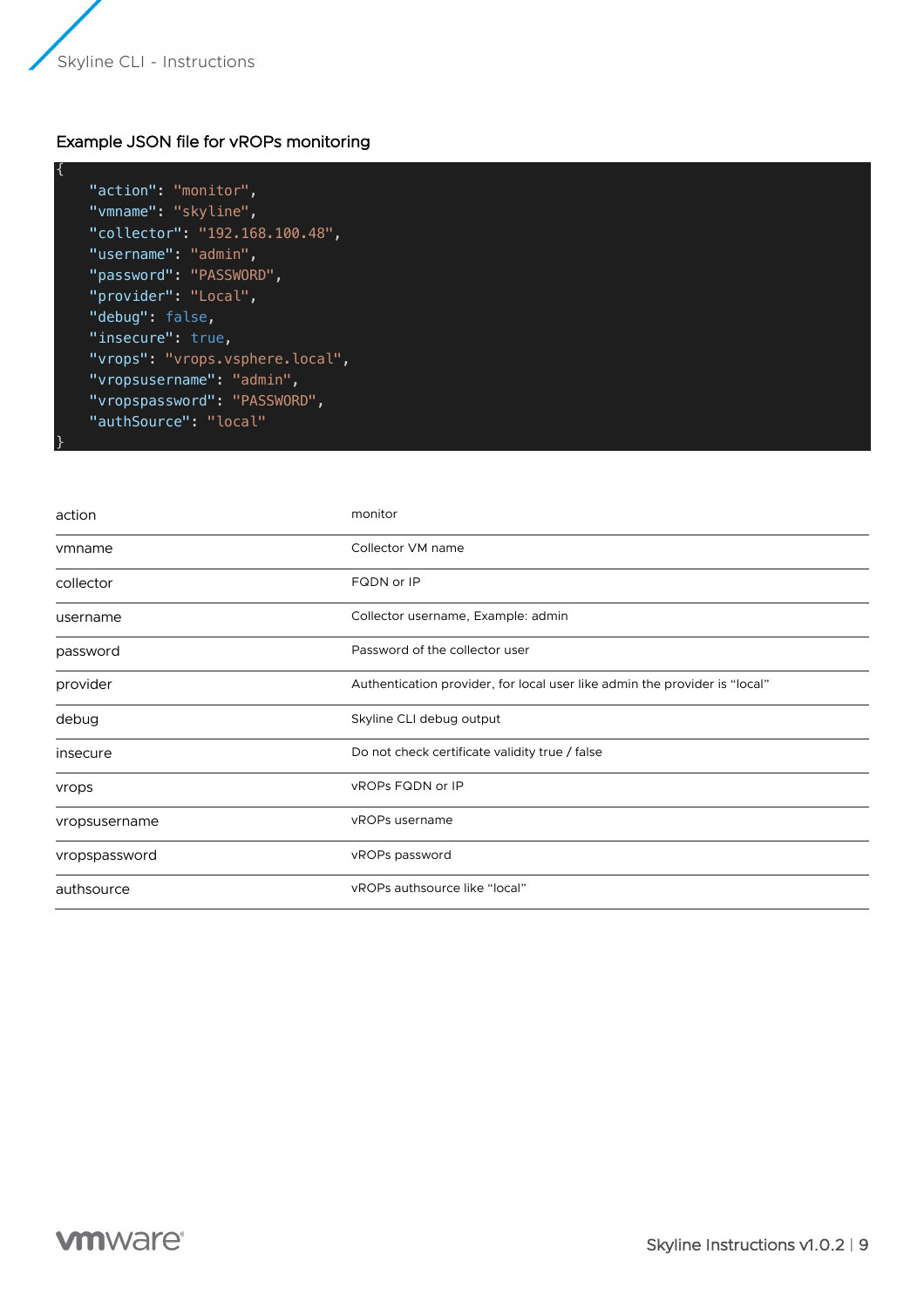# Run skylinecli with config file

skylinecli -file config.json

#### Full Setup example screenshot



#### Endpoint monitoring example screenshot

# skylinecli-darwin-arm64-1.0.2 -file ../json/config\_monitor\_vrops.js Monitor Skyline vROPs Check if Target Service is available: OK rops.oz.xmsoft.de VROPS 1653477765695 THUMBPRINT\_MISMATCH